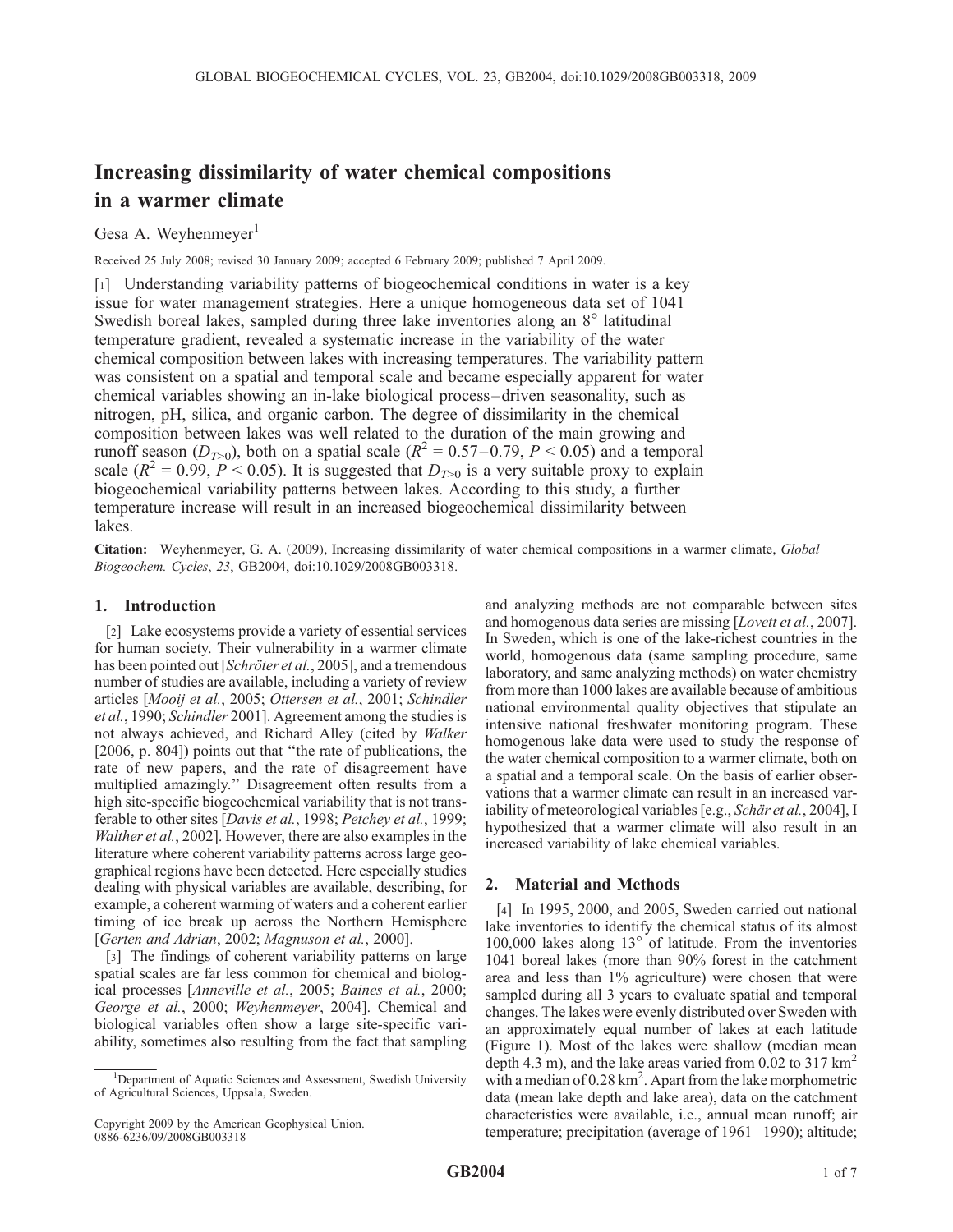

Figure 1. Map of Sweden showing the locations of the 1041 boreal lakes (solid squares).

catchment area; and percentage of water bodies, forest, sand, and mire in the catchment.

[5] The water samples were taken during autumn of each year when summer stratification had terminated and lakes experienced a complete mixture of the water column. The criteria of a fully mixed water column resulted in a start of the survey in September in the far north and in an end in December in the south. An optimum water temperature for a fully mixed water column would have been  $4^{\circ}$ C, however, because of varying weather conditions and a given sampling period of 4 months, water temperatures varied between  $5.9 \pm$ 2.1 in 1995,  $7.6 \pm 2.7$  in 2000, and  $7.0 \pm 2.7$  in 2005. Sampling was carried out in the middle of each lake at a depth of 0.5 m. From 1995 to 2005 surface water samples were also available from 12 out of the 1041 boreal lakes on a monthly basis (sampling in the middle of each month) from May to October, i.e., the main growing season in Sweden. The sampling and analyzing procedure was performed by one certified laboratory. Variables considered in this study were pH, alkalinity (alk), conductivity (cond), calcium (Ca), magnesium (Mg), sodium (Na), potassium (K), chloride (Cl), sulfate  $(SO_4)$ , ammonium-nitrogen  $(NH_4-N)$ , nitrate-nitrogen  $(NO<sub>3</sub>-N)$ , total nitrogen  $(TN)$ , total phosphorus  $(TP)$ , absorbance at 420 nm of 0.45  $\mu$ m filtered water in a 5-cm cuvette

(color), total organic carbon (TOC), and reactive silica (Si). All analyses were done according to standard limnological methods. The data are freely available and can be downloaded at http://www.ma.slu.se.

[6] To account for meteorological conditions, complete time series of monthly mean air temperature data from 72 sites distributed all over Sweden from 1961 to 2005 were kindly received from the Swedish Meteorological and Hydrological Institute. The air temperature data were used to determine the main growing and runoff season  $(D_{T>0})$ .  $D_{T>0}$  corresponded to the number of days when air temperatures exceed  $0^{\circ}$ C and was expressed according to the formula described by Weyhenmeyer et al. [2004]:

$$
D_{T>0} = 365d - [(365d/\pi) \arccos(T_m/T_a)] \tag{1}
$$

where  $T_m$  is the annual mean air temperature,  $T_a$  is the annual air temperature amplitude, i.e., the maximum monthly mean air temperature minus the minimum monthly mean air temperature during a year, and d are days.

[7] Since meteorological information was only available for 72 sites while lake data were available for 1041 sites, we considered region-specific patterns. For this, Sweden was divided into eight temperature regions of  $1^{\circ}$ C on the basis of average (1961–1990) annual mean air temperatures [Raab] and Vedin, 1995]. The temperature regions ranged from  $\leq 0$ to  $7^{\circ}$ C. The temperature regions mainly reflected latitude in Sweden except of some areas in the northwest where a mountainous range forms the landscape. Each of the 1041 boreal lakes and each of the meteorological sites was attributed to a temperature region by its coordinates. The number of lakes and meteorological sites within the temperature regions was about equal.

[8] All statistical analyses were performed in JMP, version 7.0.1 [SAS Institute, Inc., 2007]. In JMP, the Brown-Forsythe test was used to analyze whether variances were equal or not [Brown and Forsythe, 1974]. The test is appropriate for nonnormal distributed data and shows the F test from an analysis of variance in which the response is the absolute value of the difference of each observation (i.e., a water chemical variable) and the group median where a group was either a temperature region or a year. To receive a quantitative measure for the dissimilarity among lakes, the mean value of the absolute difference of each observation and the group median was used. All presented probability density functions (pdfs) are based on the kernel density estimate for each group which is a nonparametric way to smooth the data material [SAS Institute, Inc., 2007]. Water chemical variables were standardized according to  $x^*_{i} = (x_i - x_m)/s$ , where  $x_i$  corresponds to the measured value of each variable,  $x_m$  corresponds to the mean value of each variable, and s corresponds to the standard deviation of each variable. This method gave 16 standardized data points for each of the 1041 boreal lakes. In this paper, these are referred to as the water chemical composition.

## 3. Results

[9] In analyzing the water chemical composition along a latitudinal temperature gradient over Sweden in 1995, i.e.,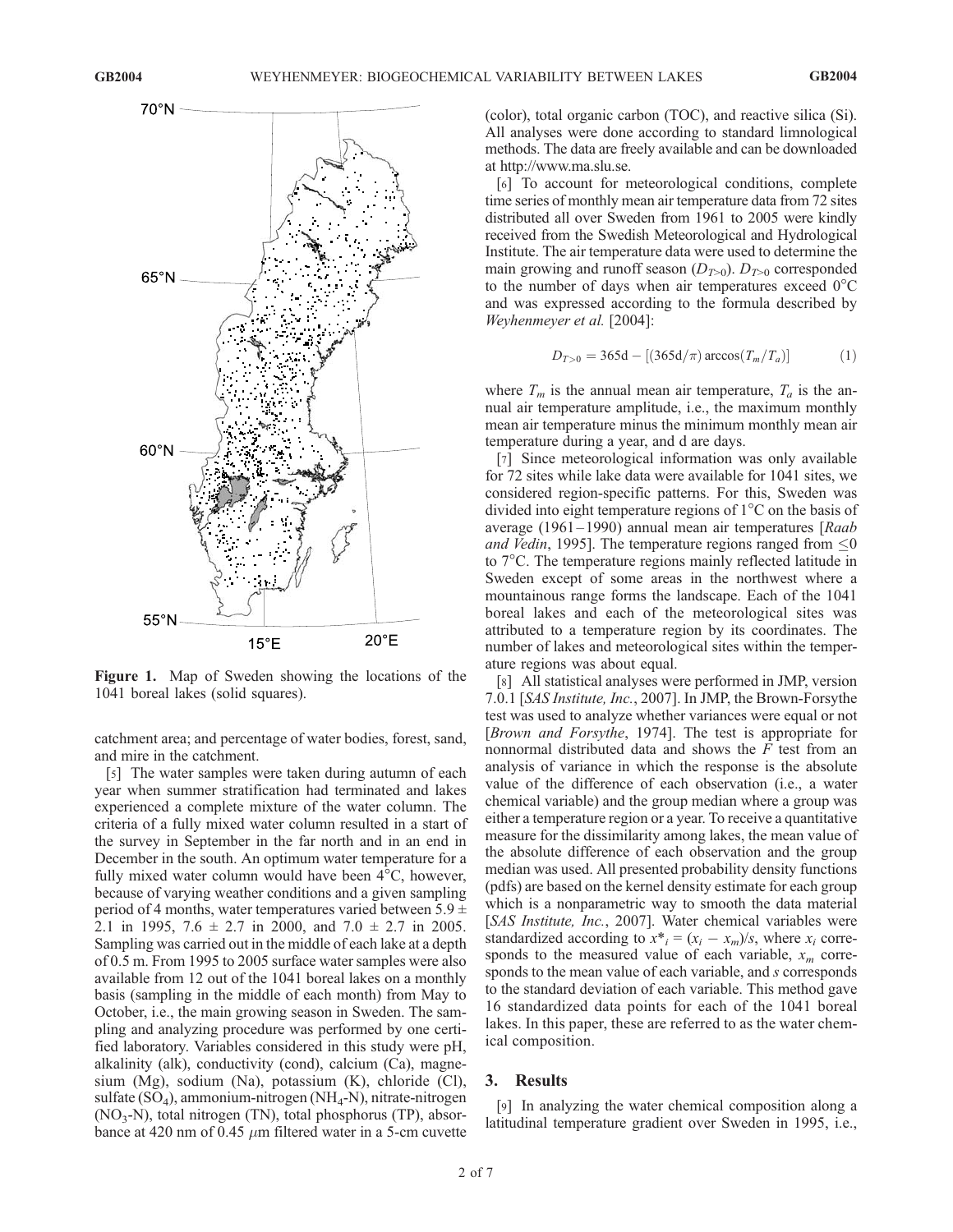

Figure 2. Probability density functions (pdf) of lake water chemistry and meteorological variables over Sweden.  $(a-c)$  Demonstration of spatial patterns.  $(d-f)$  Demonstration of temporal patterns. Figure 2a shows the pdf of the standardized water chemical composition (see section 2) for eight temperature regions in 1995. Figure 2b shows the pdf of the duration of the main growing and runoff season  $(D_{T>0})$  (72 sites) for eight temperature regions from 1961 to 2005. Figure 2c shows the pdf of annual mean air temperatures (72 sites) for eight temperature regions from 1961 to 2005. Gray lines represent the colder temperature regions from 0 to  $3^{\circ}$ C, and black lines represent the warmer temperature regions from 4 to  $7^{\circ}$ C. Figure 2d shows the pdf of the standardized water chemical composition for 1995, 2000, and 2005. Figure 2e shows the pdf of  $D_{T>0}$  (72 sites) from 1961 to 2005. Figure 2f shows the pdf of annual mean air temperatures (72 sites) from 1961 to 2005. Black lines in Figures 2e and 2f correspond to the years 1995, 2000, and 2005.

using the 16 standardized water chemical data for each of the 1041 boreal lakes, resulting in 16,656 data points, a clear increase in the width of the pdf of the water chemical composition was found toward warmer geographical regions (Figure 2a). Using the Brown-Forsythe test for the whole water chemical composition confirmed that the variance of the water chemical composition between the temperature regions was significantly different ( $P \leq$ 0.0001). A wider pdf might be a result of different catchment and morphometric characteristics of the lakes toward warmer geographical regions. However, testing nine lakespecific catchment variables (annual mean runoff; air temperature; precipitation; altitude; catchment area; and percentage of water bodies, forest, sand, and mire in the catchment) and two lake variables (lake area and mean lake depth) revealed that the pdfs became smaller toward warmer geographical regions for all the tested variables. The only variable that increased its width in the pdf toward warmer regions in 1995 was the duration of the main growing and runoff season (Figure 2b) although the annual mean temperatures in 1995 showed equal widths in the pdfs toward warmer geographical regions (Figure 2c). Since the 16 water chemical variables were generally highly correlated with each other on the large spatial scale (nonparametric Spear-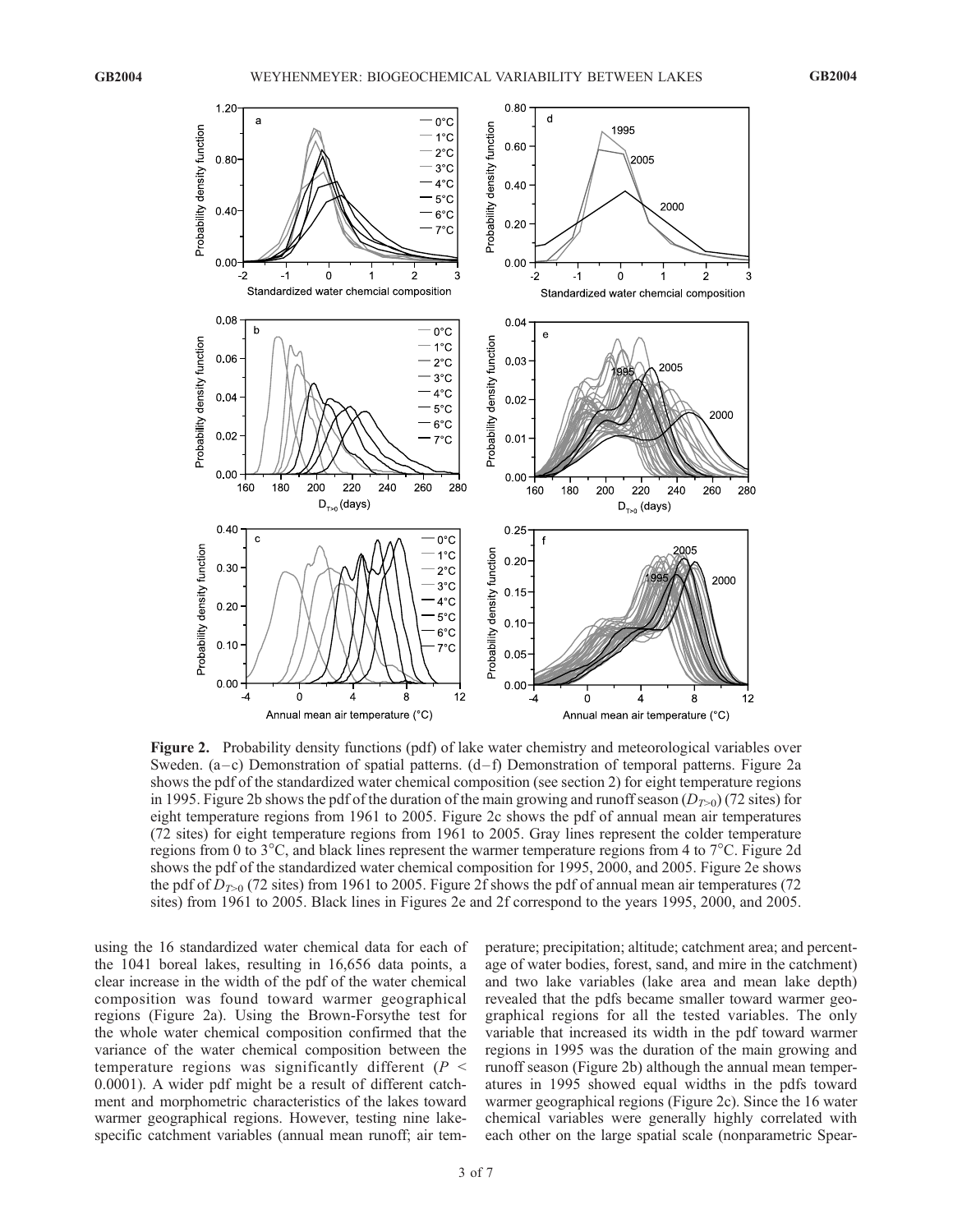| Temperature for 12 BWeensh Lakes |         |                   |         |         |         |         |         |                   |         |         |         |         |            |         |         |         |
|----------------------------------|---------|-------------------|---------|---------|---------|---------|---------|-------------------|---------|---------|---------|---------|------------|---------|---------|---------|
| Lake                             | pH      | NO <sub>3</sub> N | Ca      | Si      | TN      | Color   | K       | NH <sub>4</sub> N | Alk     | Na      | Cond    | $SO_4$  | <b>TOC</b> | C1      | TP      | Mg      |
| Abiskojaure                      | $-0.86$ | $-0.02$           | $-0.89$ | $-0.67$ | $-0.48$ | $-0.42$ | $-0.77$ | $-0.51$           | $-0.90$ | $-0.73$ | $-0.86$ | $-0.94$ | $-0.73$    | $-0.52$ | 0.57    | $-0.87$ |
| Allgjuttern                      | 0.73    | $-0.74$           | $-0.74$ | $-0.46$ | $-0.85$ | $-0.29$ | 0.00    | $-0.09$           | 0.00    | 0.08    | $-0.20$ | $-0.07$ | $-0.04$    | $-0.60$ | $-0.73$ | $-0.09$ |
| <b>Brunnsjön</b>                 | 0.64    | $-0.93$           | 0.15    | $-0.46$ | $-0.15$ | 0.97    | $-0.76$ | 0.32              | 0.53    | 0.38    | $-0.52$ | $-0.77$ | 0.43       | 0.83    | $-0.37$ | 0.06    |
| Fiolen                           | 0.06    | $-0.67$           | $-0.80$ | $-0.77$ | $-0.08$ | $-0.40$ | 0.12    | $-0.13$           | 0.58    | $-0.25$ | 0.03    | 0.34    | 0.21       | 0.16    | $-0.55$ | $-0.58$ |
| Fräcksjön                        | 0.95    | $-0.70$           | 0.05    | $-0.66$ | $-0.55$ | $-0.92$ | 0.33    | $-0.35$           | 0.37    | 0.98    | $-0.07$ | $-0.10$ | 0.13       | 0.50    | 0.28    | $-0.42$ |
| Jutsajaure                       | 0.66    | $-0.52$           | $-0.78$ | $-0.40$ | 0.29    | $-0.75$ | $-0.57$ | $-0.44$           | $-0.91$ | $-0.18$ | $-0.54$ | 0.29    | $-0.24$    | $-0.75$ | 0.49    | $-0.34$ |
| Remmarsjön                       | 0.80    | $-0.94$           | 0.38    | 0.25    | $-0.71$ | $-0.55$ | $-0.48$ | 0.00              | 0.57    | 0.53    | 0.27    | 0.02    | $-0.53$    | 0.66    | $-0.56$ | 0.36    |
| Rotehogstjärnen                  | 0.86    | $-0.72$           | 0.29    | $-0.86$ | 0.13    | $-0.11$ | $-0.84$ | 0.72              | 0.63    | 0.71    | $-0.11$ | $-0.31$ | $-0.25$    | $-0.05$ | 0.16    | 0.09    |
| St Skärsjön                      | 0.93    | $-0.74$           | 0.39    | $-0.63$ | $-0.92$ | $-0.73$ | $-0.26$ | $-0.77$           | 0.29    | 0.40    | 0.30    | $-0.32$ | 0.77       | $-0.09$ | 0.58    | 0.16    |
| Stensjön                         | 0.88    | $-0.80$           | $-0.45$ | $-0.45$ | $-0.76$ | $-0.81$ | 0.00    | $-0.90$           | $-0.25$ | 0.27    | $-0.32$ | 0.82    | $-0.85$    | 0.14    | 0.15    | 0.31    |
| Stora Envättern                  | 0.93    | $-0.70$           | $-0.78$ | $-0.73$ | 0.06    | $-0.54$ | $-0.17$ | $-0.35$           | $-0.15$ | 0.12    | 0.82    | $-0.15$ | 0.14       | $-0.06$ | $-0.84$ | 0.07    |
| Ovre Skärsjön                    | 0.41    | $-0.69$           | $-0.89$ | $-0.39$ | $-0.71$ | $-0.40$ | $-0.85$ | $-0.97$           | 0.38    | 0.09    | $-0.38$ | $-0.46$ | $-0.06$    | 0.17    | $-0.11$ | $-0.65$ |
| Median                           | 0.77    | $-0.71$           | $-0.60$ | $-0.54$ | $-0.51$ | $-0.48$ | $-0.37$ | $-0.35$           | 0.33    | 0.20    | $-0.15$ | $-0.12$ | $-0.05$    | 0.04    | 0.02    | $-0.01$ |

Table 1. Correlation Coefficients for a Relation Between the Seasonal Cycle a Water Chemical Variable and the Seasonal Cycle of Air Temperature for 12 Swedish Lakes<sup>a</sup>

<sup>a</sup>Seasonal cycle is made of the monthly values from May to October. Seasonal cycle of air temperature is made of median values of the 72 sites. Since water chemical variables are only measured once a month with a relatively high uncertainty of each measurement, median values both for water chemistry and air temperature of the time period 1990-2005 were used, giving six data points for each correlation. For abbreviations see section 2. A high correlation coefficient, either positive or negative, indicates a clear seasonality of a variable. Taking median r values of the lakes, the degree of seasonality is highest for the variables  $pH$ ,  $NO<sub>3</sub>-N$ ,  $Ca$ ,  $Si$ ,  $TN$ , and color.

man's  $\rho$  test for data in 1995:  $P < 0.0001$  for 86% of the correlations and  $P > 0.05$  for 8% of the correlations), the Brown-Forsythe test was additionally used for each individual variable, giving significant differences in the variances between the temperature regions in 1995 for  $NO_3-N$ ,  $NH_4-N$ , TN, pH, Si, color, TOC, Cl, and Na  $(P < 0.0001)$ . Of these variables  $NO<sub>3</sub>-N$ ,  $NH<sub>4</sub>-N$ , TN, pH, Si, and color were generally best related to the seasonal cycle of air temperature (Table 1). Ca was the only variable that also showed a strong seasonality (Table 1) but no significant difference in the variances between the temperature regions in 1995 ( $P > 0.05$ ).

[10] To test the results from the spatial scale that the pdfs of the water chemical composition might be temperature dependent and might follow the pdfs of  $D_{T>0}$ , a transfer from the spatial to a temporal scale was performed. In 1995, 2000, and 2005, the median annual mean air temperature for Sweden corresponded to 5.8, 7.3, and  $6.5^{\circ}$ C, respectively. According to the results from the spatial scale the widest pdf for the water chemical composition and for  $D_{T>0}$  was expected in 2000,



Figure 3. Changes in the annual range based on monthly values from May to October from 1995 (Amplitude<sub>1995</sub>) to  $2000$  (Amplitude<sub>2000</sub>) for 16 water chemical variables. Shown are box plots for 12 Swedish lakes. For abbreviations see section 2.



Figure 4. Relationship between the dissimilarity of the water chemical composition (standardized values of 16 variables; see section 2) between lakes and air temperatures. The dissimilarity of the water chemical composition between lakes (for definition see section 2) was determined for each of the eight temperature regions during each of the years 1995, 2000, and 2005 and related to median annual mean air temperatures for each region and each year, giving 24 data points (solid circles). Figure 4 also shows the median duration of the main growing and runoff season  $(D_{T>0})$  in relation to median annual mean air temperatures for each region and each year (gray circles). Relating  $D_{T>0}$  to the dissimilarity of the water chemical composition between lakes gave a significant relationship on a spatial scale for 1995 ( $R^2 = 0.79$ ,  $P <$ 0.01,  $n = 8$ ), for 2000 ( $R^2 = 0.69$ ,  $P < 0.01$ ,  $n = 8$ ), and for 2005  $(R^2 = 0.57, P < 0.05, n = 8)$ . The relation was also significant on a temporal scale by using median values for the whole of Sweden during 1995, 2000, and 2005 (large gray circles,  $R^2 = 0.99$ ,  $P < 0.05$ ,  $n = 3$ ).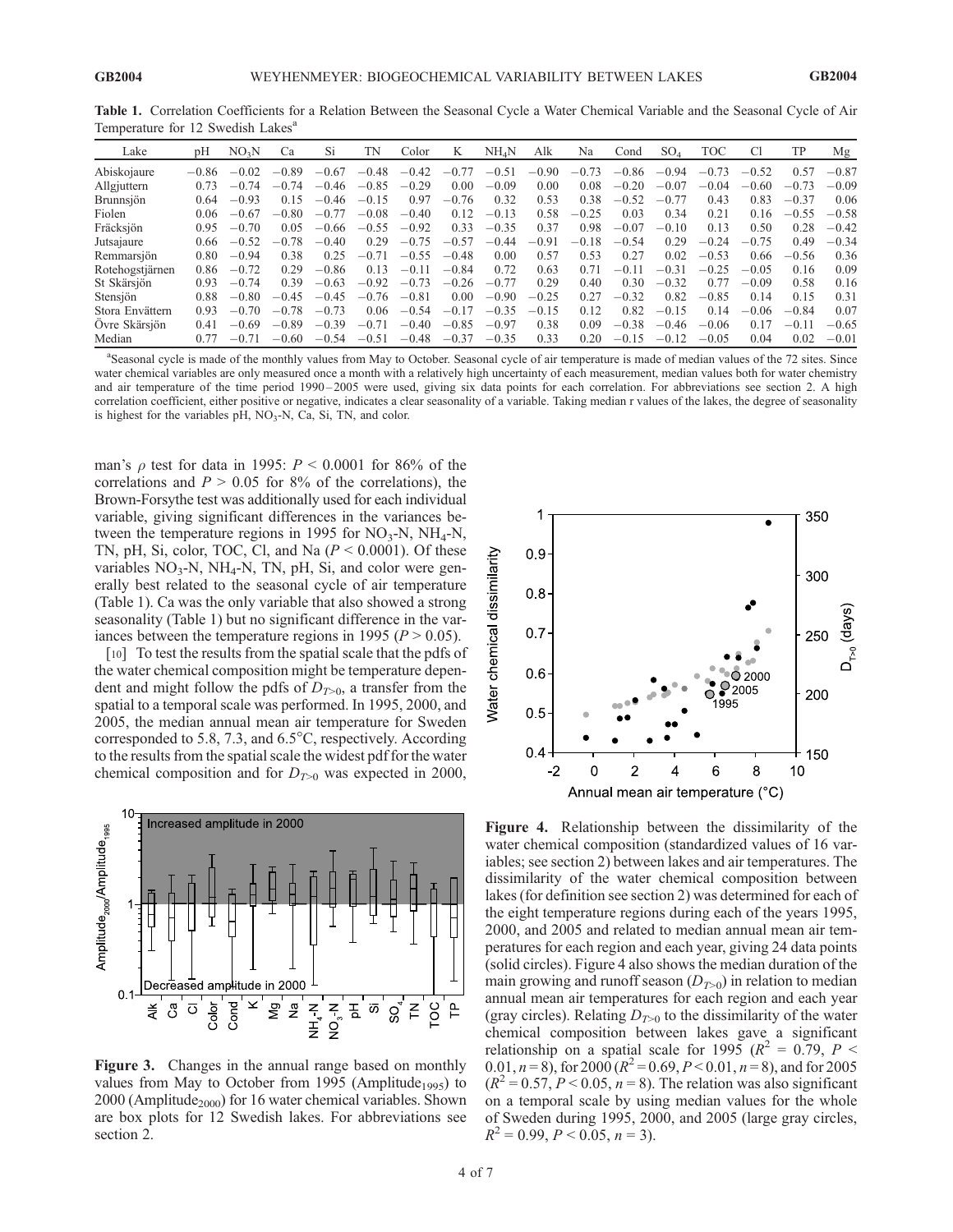

Figure 5. Annual amplitudes for air temperatures and  $NO<sub>3</sub>-N$  concentrations during a cold year (1995) and a warm year (2000). (a) Box plots of 72 sites where median values were connected by a black line. A small air temperature amplitude that typically occurs during a warm year (e.g., 2000) causes a high variability of air temperatures around  $0^{\circ}$ C, thus of  $D_{T>0}$ , a large amplitude that typically occurs during a cold year (e.g., 1995) causes a low variability of  $D_{T>0}$ . (b) The opposite is the case for the annual amplitude of  $NO<sub>3</sub>$ -N concentrations where a larger amplitude is observed during a warm year, giving a high variability (gray area) of NO3-N concentrations within and between lakes during especially spring and autumn.

and the second widest one was expected in 2005. This expectation was fulfilled, both for the water chemical composition and for  $D_{T>0}$  (Figures 2d and 2e), and the Brown-Forsythe test revealed highly significant differences in the variance of the water chemical composition and  $D_{T>0}$ between the 3 years ( $P < 0.0001$ ). In contrast, the width of the temperature pdf remained the same over the 3 years (Figure 2f), and the Brown-Forsythe indicated equal variances over time  $(P > 0.05)$ .

[11] Evaluating the temporal development of the variance for each water chemical variable separately revealed that the variables that demonstrated a clear seasonality as well as significant differences in the variances between the temperature regions in 1995, i.e.,  $NO<sub>3</sub>-N$ ,  $NH<sub>4</sub>-N$ , TN, pH, Si, and color showed significantly different variances over time (Brown-For sy the test,  $P < 0.01$ ) while all other variables except TOC did not show significantly different variances over time (Brown-Forsythe test,  $P > 0.05$ ). The annual amplitudes of the season-dependent variables, in particular of  $pH$ ,  $NO<sub>3</sub>-N$ , NH4-N, Si, TN, and color were generally higher during the warm year 2000 than during the cold year 1995 (Figure 3).

[12] In order to quantify temperature-induced changes in the width of the pdf for the water chemical composition the absolute difference of each individual lake sample to the median value of the corresponding temperature region was determined, which was defined as the dissimilarity of the water chemical composition among lakes. Taking the median air temperatures for each temperature region for the years 1995, 2000, and 2005 and determining the dissimilarity of the water chemical composition between the lakes for each region and each year revealed a rapid increase in the dissimilarity between lakes with increasing air temper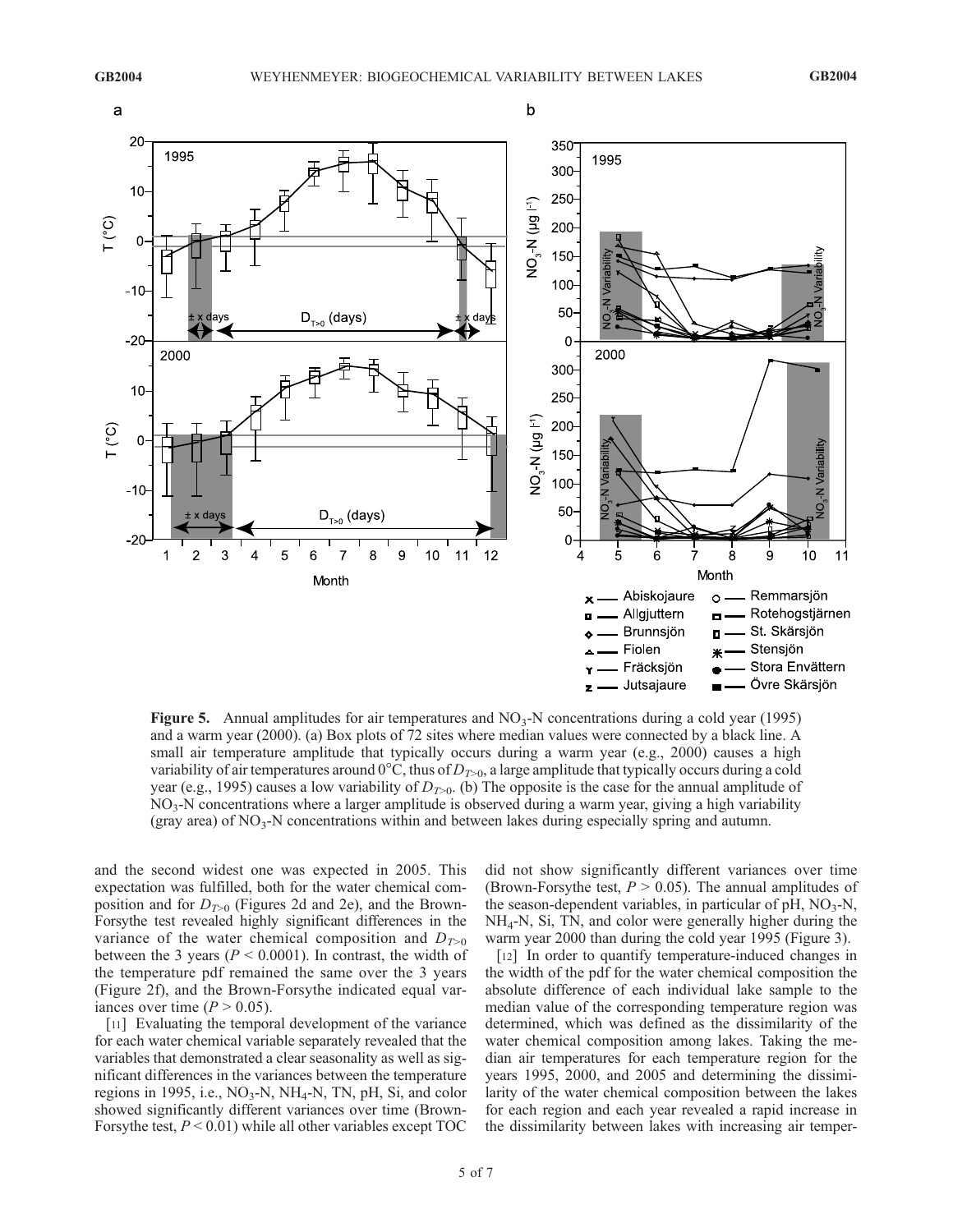atures (Figure 4). The dissimilarity pattern of the water chemical composition between lakes along a temperature gradient was significantly related to  $D_{T>0}$  both on a spatial and a temporal scale (Figure 4).

### 4. Discussion

[13] To increase the width of a pdf of a variable in a warmer climate can have important ramifications for adaptation and mitigation strategies [e.g., Schär et al., 2004]. The results of this study indicate that a warmer climate might cause an increase in the width of the pdf of the water chemical composition, in particular of nitrogen, pH, silica, and organic carbon. The observed increase in the pdf of the water chemical composition could, however, not simply be explained by an increase in the pdf of air temperature since the air temperature pdf over Sweden remained quite constant during the time period considered (1961–2005 in Figure 2f). I suggest that changes in the width of pdfs in a warmer climate, as shown in this study, result from changing annual amplitudes. During a warm year, the annual air temperature amplitude is usually less pronounced than during a cold year, resulting in that the variability around  $0^{\circ}$ C, which defines the beginning and termination of  $D_{T>0}$ , increases (Figure 5a). In contrast, the annual amplitude of variables following the sine function of air temperature is often increased during warm years (Figure 3) with higher values at the beginning and the end of the year and rather similar values during summer (exemplified for  $NO<sub>3</sub>$ -N in Figure 5b). A prolonged season also implies that lakes have more time to develop individually before another season starts. This individual development of lakes becomes apparent when comparing 1995 and 2000. In 2000 air temperatures were especially increased during September –December (Figure 5a), resulting in a later fall mixing in the southern part of Sweden. Although all 1041 lakes were fully mixed when sampled in 2000, the prolonged individual lake development until fall mixing in 2000 probably still existed during fall mixing, which might explain the observed increased width of the pdf for the water chemical composition of 1041 lakes in 2000 (Figure 2d).

[14] The clearest temperature-induced change in amplitude was noted for variables that are directly associated with in-lake biological processes, such as  $NO<sub>3</sub>-N$  and pH. From the results, it appears that variables that in one way or another are dominated by in-lake transformations can increase their annual amplitude during warm years while variables clearly driven by processes in the catchment and not associated with in-lake biological processes do not show an increase in their annual amplitude during warm years, Ca being a good example for this kind of variable (Figure 3). An increase in the annual amplitude during a warm year results in a higher variability within and between lakes (Figure 5b). Taking nutrients as an example, a large amplitude is most likely a result of the fact that nutrient concentrations in lake waters are increased during warm winters while biological processes cause the same kind of nutrient depletion during summer as is observed during a cold year.

[15] According to the results of this study, the annual amplitudes of the in-lake process–associated variables are most likely determined by  $D_{T>0}$ . In Sweden,  $D_{T>0}$  usually begins when the ice disappears from the lake surface. This is a critical time of the year since the timing of ice break up affects the timing of the spring phytoplankton bloom as well as the timing of the spring flood that gives an additional nutrient input into lakes with consequent changes in the biogeochemical recycling [Straile et al., 2003; Weyhenmeyer et al., 1999; Weyhenmeyer, 2004]. The ice out effect remains detectable until summer as the whole food web can be affected by an earlier timing of the spring phytoplankton bloom [Blenckner et al., 2007; Schindler et al., 2005; Winder and Schindler, 2004]. Consequently, biogeochemical variables associated with in-lake biological processes show a direct or indirect response to the timing of ice out. This kind of response gives a variety of lake variables a clear seasonal dependency. For the Swedish boreal lakes, the clearest seasonal dependency was found for the in-lake process associated variables nitrogen, pH, silica, and organic carbon (Table 1). It has earlier been documented in the literature that these variables follow a clear seasonal cycle [e.g., Pettersson et al., 2003; Wilson and Xenopoulos, 2008]. In addition, it has earlier been observed that they are closely associated with the winter/ spring situation in lakes and clearly respond to a warmer winter climate [*Blenckner et al.*, 2007; Weyhenmeyer, 2001; Weyhenmeyer, 2004]. The variability pattern of these variables followed most closely  $D_{T>0}$ , both on a spatial and a temporal scale, suggesting that  $D_{T>0}$  is a good measure for the seasonal development of in-lake process associated variables. Further studies are recommended where the function of  $D_{T>0}$  as a main driver for biogeochemical processes within lakes will be examined, especially on a temporal scale.  $D_{T>0}$  has the advantage over other meteorological variables that it includes the factor time which is needed to account for season-specific processes. During each season, season-specific biogeochemical processes take place implying that a change in the duration of a season will affect the biogeochemical recycling, as suggested by, e.g., Prowse et al. [2006].  $D_{T>0}$  is a nonlinear function of air temperature (see equation (1)), implying that changes occur faster in warm geographical regions, giving an even more heterogeneous water chemical composition along a latitudinal temperature gradient when air temperatures increase. The results of this study are, however, probably only applicable to dimictic lakes where four seasons can clearly be distinguished.

[16] The analyses of this study, based on monthly averages, did not reveal an increasing variability of air temperatures in a warmer climate. Despite this, lake ecosystems in Sweden showed an increased dissimilarity along with increased temperatures. Taking into account that future simulations present a higher variability also for air temperatures [Intergovernmental Panel on Climate Change (IPCC), 2007a], an even more pronounced increase in the dissimilarity of the water chemical composition between lake ecosystems is expected. Such an increase will probably result in far-reaching changes in terrestrial and aquatic ecosystems, probably including changes in biodiversity. It is concluded that a further increase in the dissimilarity between ecosystems along with increasing temperatures represent a serious